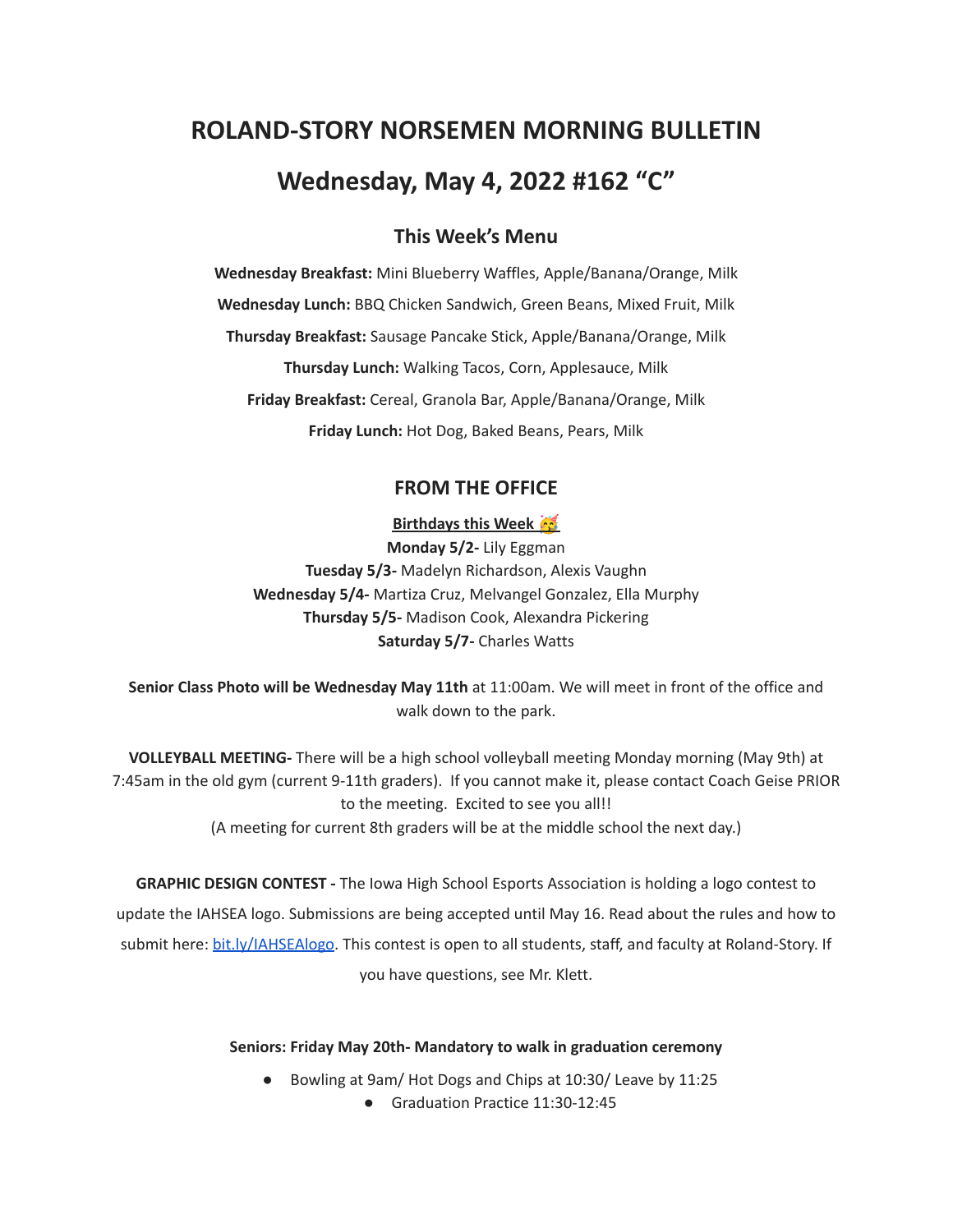● Walk through the elementary school at 1:30



## **[COUNSELOR FOLDER](https://docs.google.com/document/d/1vmwczNPbDzXe9vFaG5LJMQ7NYDv-i4oQJHybqA65TUc/edit?usp=sharing) (9-12)-Click here**

#### **Online DMACC classes for Fall 2022**

An important message to remember about DMACC online is that you, the student, must register for the class. Once you register online then the counseling department receives a notice to approve it.



#### *Future Seminar Career Presentations*

#### Wednesday, May 4 \***Video Production** Click here for more [information](https://www.dmacc.edu/programs/video/Pages/welcome.aspx)

#### **Thursday, May 5= \*Fire Science** Click here for [information](https://www.dmacc.edu/programs/fire/Pages/welcome.aspx)

#### **Tuesday, May 10 \*Medical Fields -Mary Greeley Presenters**

\*Students, via My Academic Plan Career Clusters you will be requested to come to these presentations.

If ANYONE wants to attend these sessions please sign up in the Counselor's office at least one day prior

to the presentation!

*RS students, take time for your mental health* by registering for this "Teens Training Teens-Psychological First Aid (PFA)" This 3-hour online course will teach students how to manage their distress and cope with post-disaster stress and adversity. (See [attached](https://drive.google.com/file/d/18ZxsDgb9mTVccDP5AD1ejwqoEi1MNUwE/view?usp=sharing) flyer.)

# ➡︎ **Last Local Scholarship** (this school year)

Due **this Wednesday**, May 4th @ 12:00 pm- Silver Cord [Scholarship](https://docs.google.com/document/d/12og0k5MTIc1OeFEzEig2sJZbI5ykSKtMlEJRu1iKhdA/edit?usp=sharing)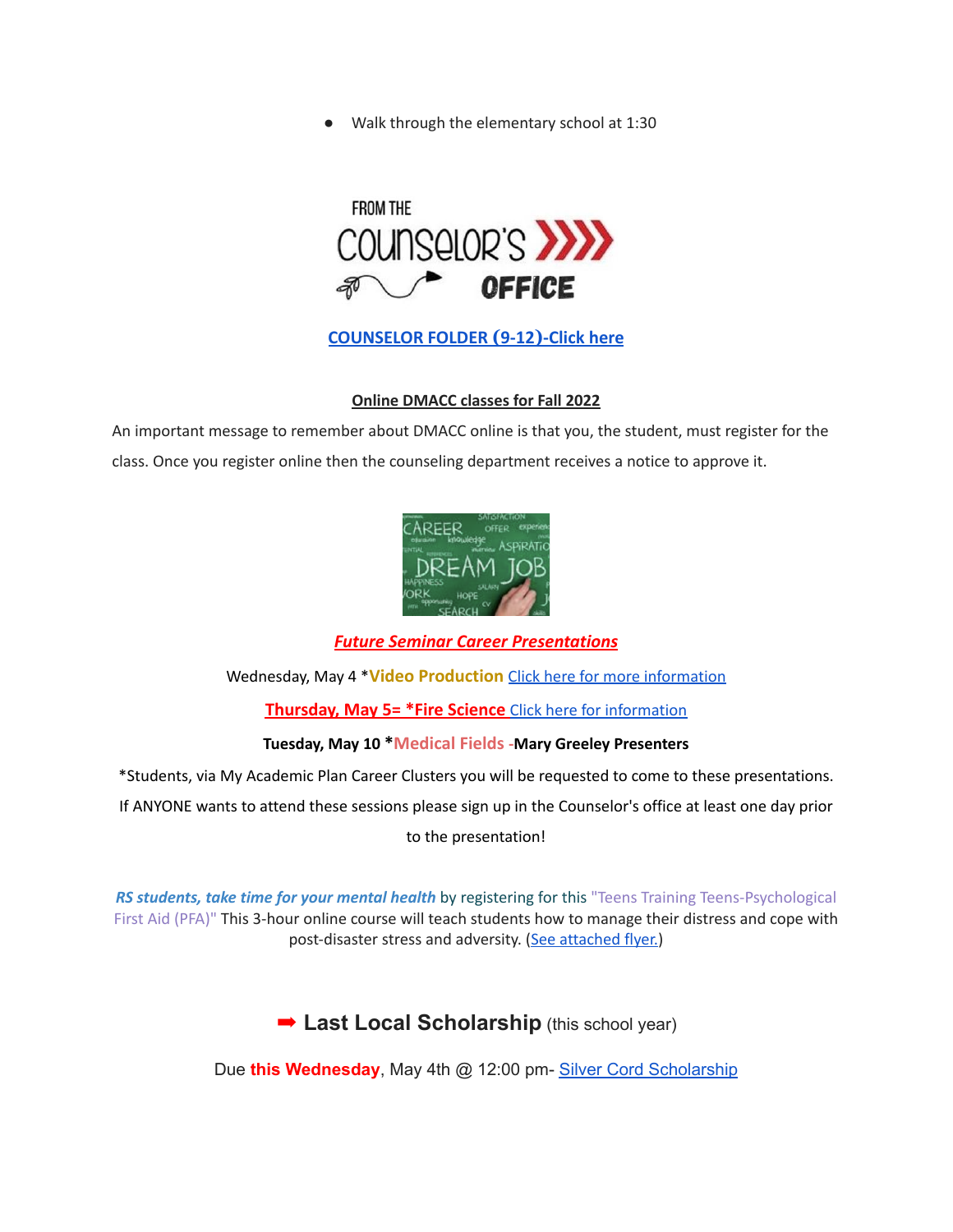

[StudentScholarships.org](https://drive.google.com/file/d/1qEKcx3GVK6vi8DB_QD_Px65Do1Dedcz6/view?usp=sharing) Newsletter

1) Jameela Jamil x I Weigh Scholarship- \$5,000 due 5/18 2) Full Circle Scholarship- \$15,000 due 5/31 3) Know Your Worth Scholarship- \$10,000 due 6/1 4) Girls Impact the World Scholarship Awards- \$5,000 due 6/1 5) Community Leadership Scholarship- \$1,000 due 6/15 6) Navigate Your Future Scholarship- \$2,500 due 6/24 7) CIA Undergraduate Scholarship Program- \$25,000 due 6/27 8) Women in Trades Scholarship- \$3,000 due 6/30 9) Sterling Law Offices Annual College Scholarship- \$1,000 due 6/30 10) Future of Sports Scholarship Program- \$1,000 due 6/30 11) Keches Law Group Scholarship- \$1,500 due 6/30 12) AGMA Foundation Scholarship Program- \$20,000 due 7/1 13) New Silver Fintech Scholarship- \$5,000 due 7/31 14) Strong Work Ethic Scholarship- \$1,000 due 7/31 15) Arctic Physical Therapy Scholarship- \$500 due 8/31

## **ATHLETIC ACTIVITIES FOR THE WEEK**

**Wednesday 5/4** Girls Golf HOI Conference Meet @ West Marshall 9:00am

**Thursday 5/5** Boys Golf Tournament @ South Hamilton 2:00pm